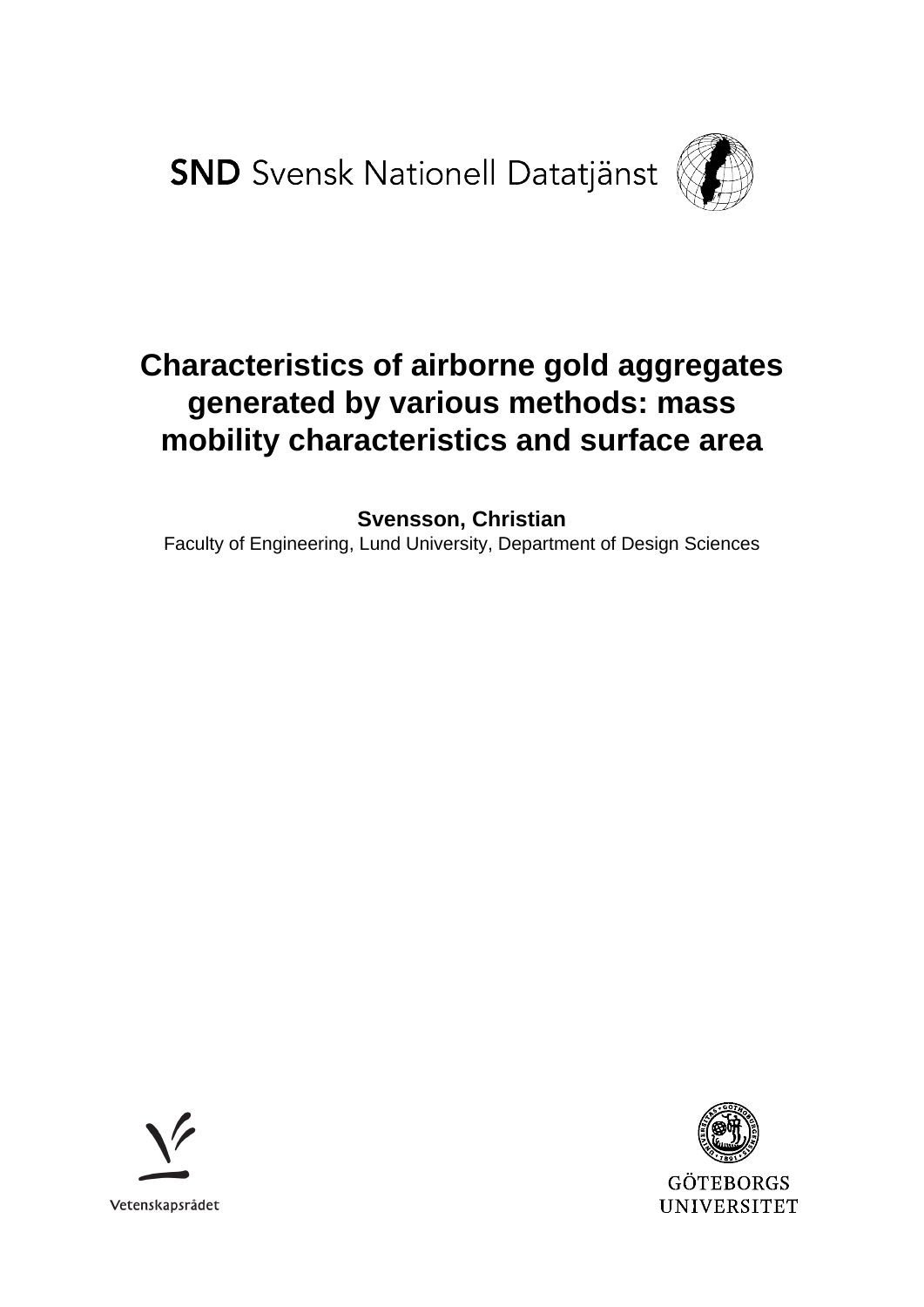# **Metadata Production**

| <b>Metadata</b><br>Product(s): | Swedish national data service |
|--------------------------------|-------------------------------|
| <b>Production Date:</b>        | March 09 2015                 |
| <b>Identification:</b>         | SND0966-001                   |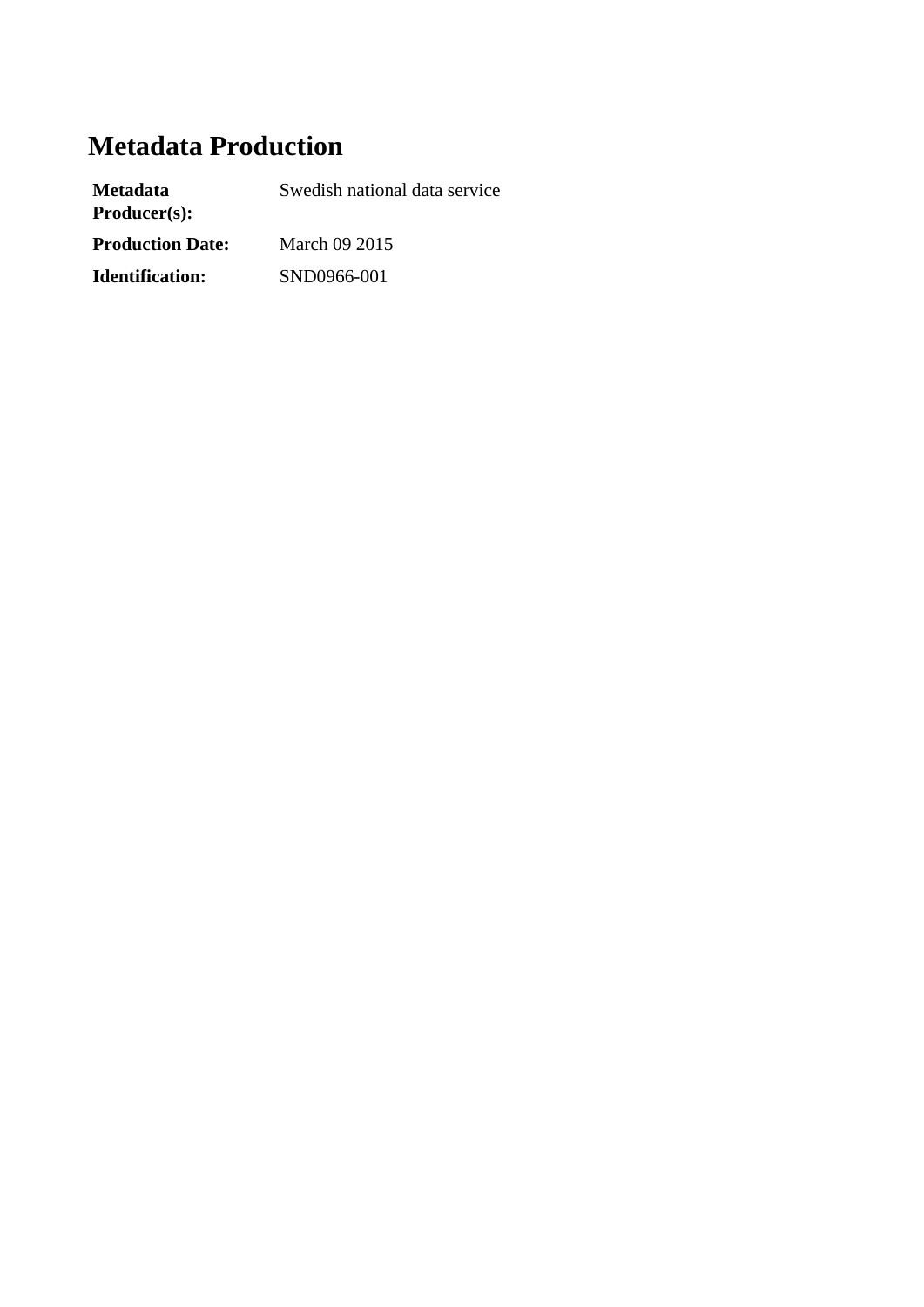# **Table of Contents**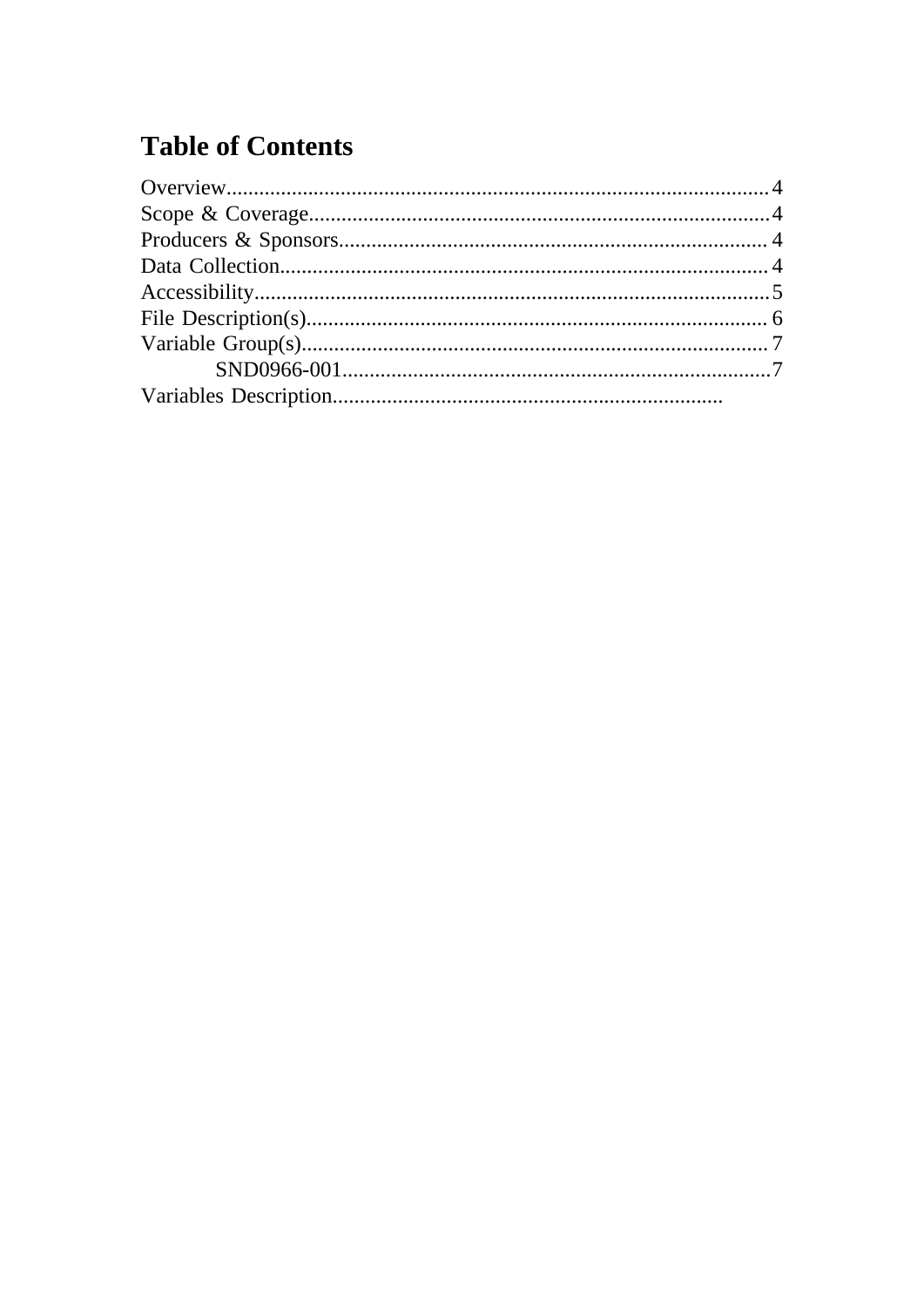## **Characteristics of airborne gold aggregates generated by various methods: mass mobility characteristics and surface area**

*Karaktäristik av guldaggregat genererade med hjälp av olika metoder: massa mobilitet och ytarea*

### <span id="page-3-0"></span>**Overview**

| <b>Identification</b> | SND0966-001                |
|-----------------------|----------------------------|
| <b>Version</b>        | Production Date 2014-09-19 |
|                       | Original                   |

#### **Abstract**

The performance of a new custom built spark discharge generator (SDGc) is investigated and compared to a commercially available spark discharge system (SDGp) and a high temperature evaporation furnace (HT) with regards to the output and characteristics of gold aggregates. The aerosols was characterized using a differential mobilityaerosol mass analyzer (DMA-APM) setup. Primary particle size and bridging was studied by Transmission electron microscopy (TEM) imagery and the aggregate mobility number size distribution determined using a Differential mobility particles sizer (DMPS). The total surface area is estimated using three approaches, and pros and cons of the approaches discussed. In the main method used to estimate the total surface area of individual aggregates over mobility size, the specific surface area according to TEM-image analysis is combined with the mass of the individual aggregates of a distribution, measured by the DMA-APM.

| <b>Kind of Data</b> | Experimental data |
|---------------------|-------------------|
|---------------------|-------------------|

**Unit of Analysis** Object

#### <span id="page-3-1"></span>**Scope & Coverage**

| <b>Keywords</b>       | aerosol, nano aggregates, mass, mobility, DMA (Differential Mobility Analyzer), APM<br>(Aerosol Particle Mass Analyzer) |
|-----------------------|-------------------------------------------------------------------------------------------------------------------------|
| <b>Time Period(s)</b> | 2010-10-01                                                                                                              |
| <b>Countries</b>      |                                                                                                                         |

#### <span id="page-3-2"></span>**Producers & Sponsors**

| <b>Primary</b><br>Investigator(s) | Svensson, Christian Faculty of Engineering, Lund University, Department of Design Sciences |
|-----------------------------------|--------------------------------------------------------------------------------------------|
| <b>Other Producer(s)</b>          | Faculty of Engineering, Lund University, Department of Design Sciences                     |

### <span id="page-3-3"></span>**Data Collection**

| <b>Data Collection</b><br><b>Dates</b> | single 2011                     |
|----------------------------------------|---------------------------------|
| <b>Time Period(s)</b>                  | 2010-10-01<br>2011-01-01        |
| <b>Data Collection</b><br>Mode         | Physical measurements and tests |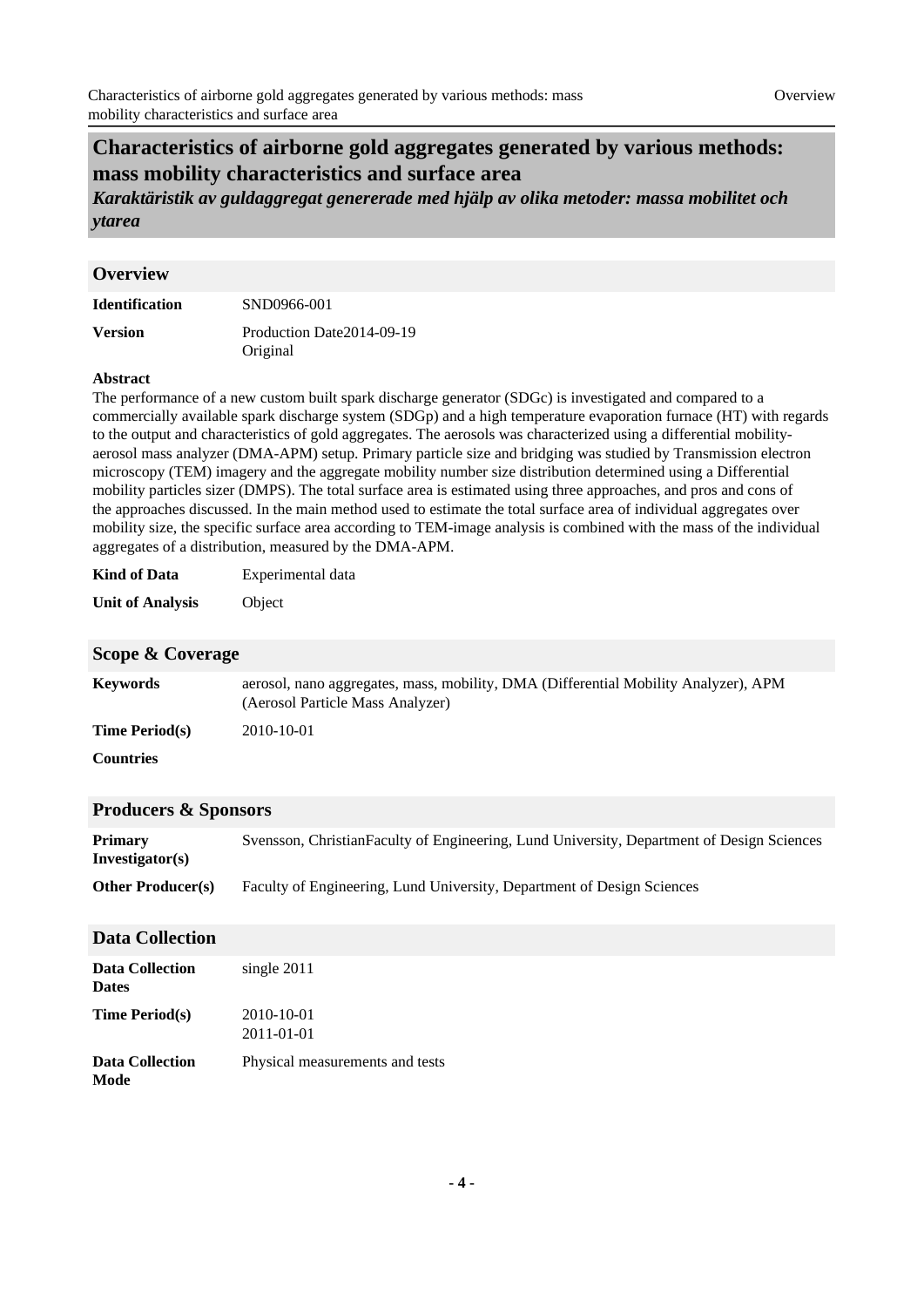## <span id="page-4-0"></span>**Accessibility**

**Distributor(s)** Swedish National Data Service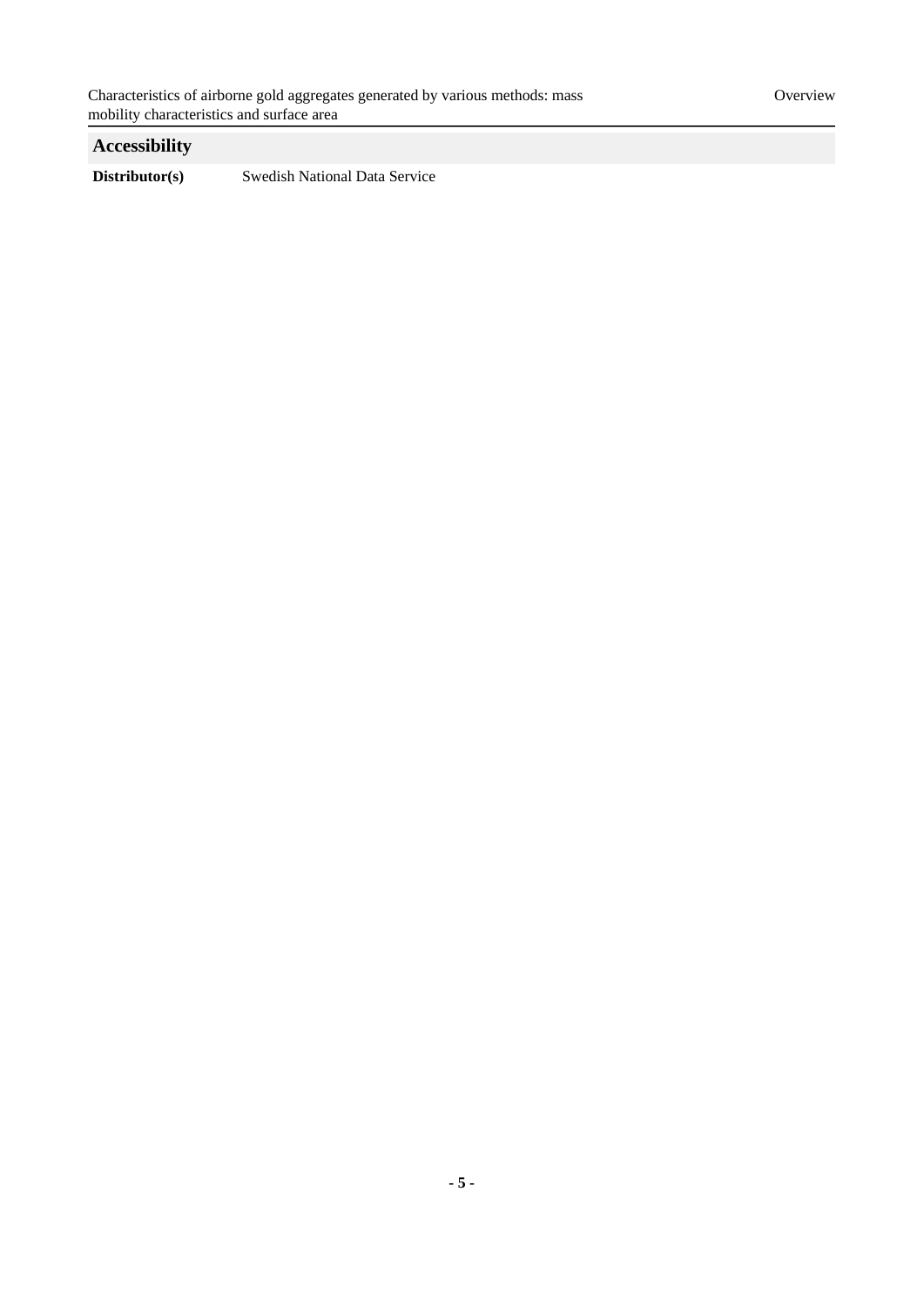# <span id="page-5-0"></span>**File Description(s)**

**Dataset contains 1 file(s)**

**[[DataFileName]]**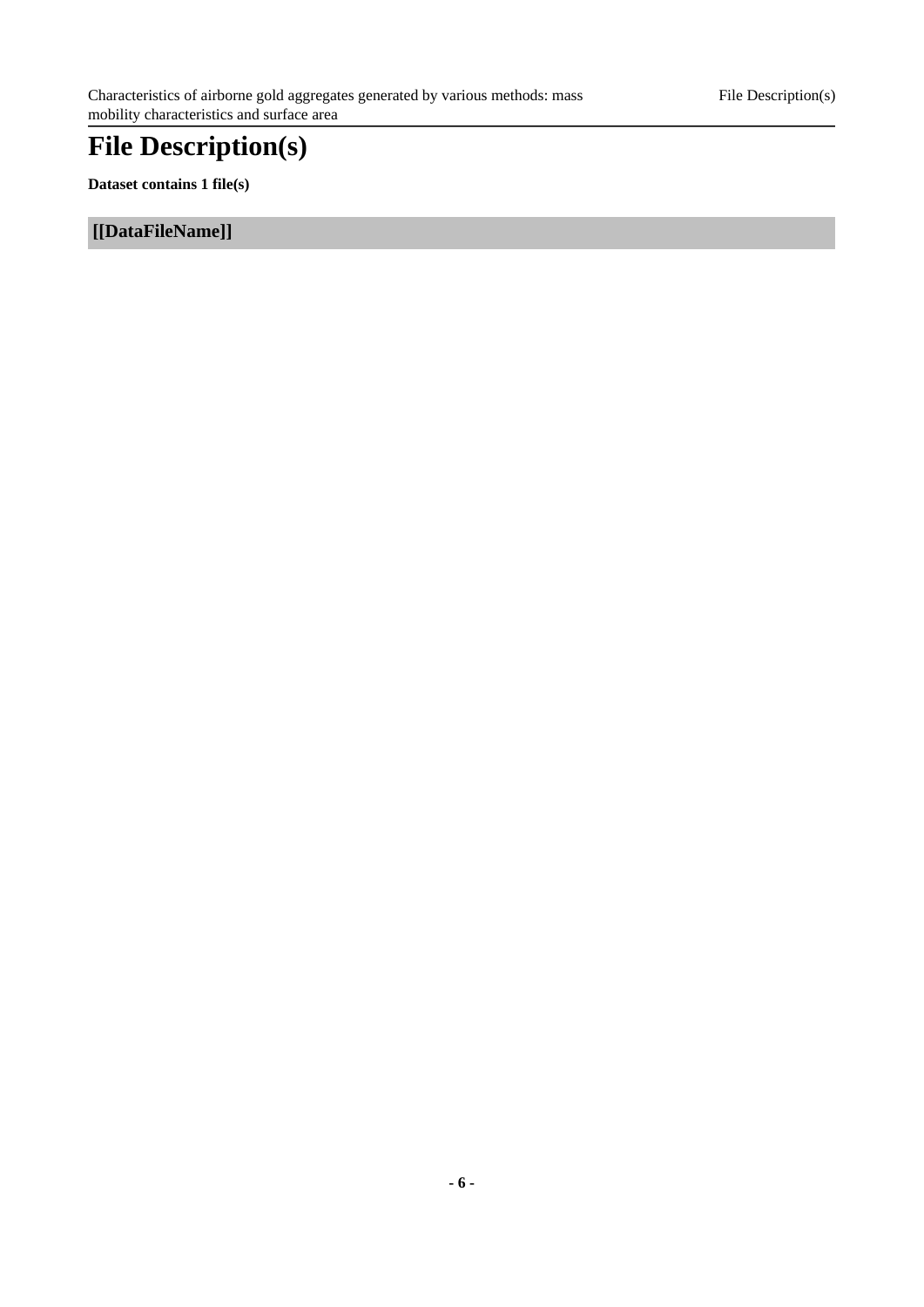# <span id="page-6-0"></span>**Variable Group(s)**

## **Dataset contains 1 group(s)**

## <span id="page-6-1"></span>**SND0966-001**

| <b>Name</b>    | Label                                                | Question |
|----------------|------------------------------------------------------|----------|
| SND_Studie     | SND_study 0964                                       |          |
| SND_Dataset    | SND_dataset 0966-001                                 |          |
| SND_version    | SND_version 1.0                                      |          |
| Generator      | Generator                                            |          |
| SDGc           | Spark discharge generator                            |          |
| SDG 2,9        | Spark discharge generator                            |          |
| SDG 3,7        | Spark discharge generator                            |          |
| HT1575         | High temperature evaportion/<br>condensation furnace |          |
| HT1625         | High temperature evaportion/<br>condensation furnace |          |
| nm             | Diameter                                             |          |
| fg             | <b>Mass</b>                                          |          |
| X              | Shape factor                                         |          |
| Effd $(g/cm3)$ | <b>Effective density</b>                             |          |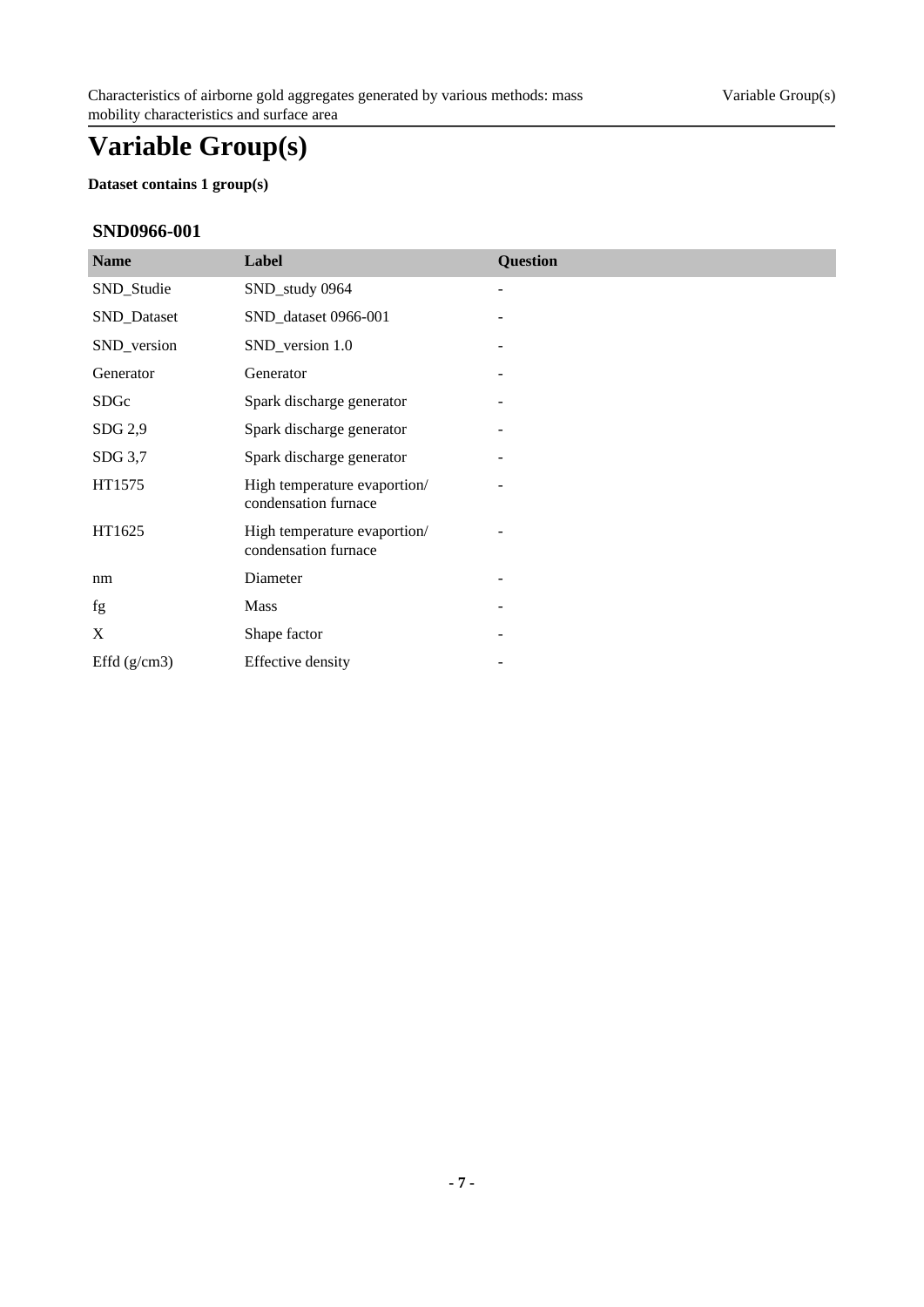## **Variables Description**

**Dataset contains 13 variable(s)**

## **File : [[DataFileName]]**

| SND_Studie: SND_study 0964 |  |
|----------------------------|--|
|----------------------------|--|

**Information:** Missing: \*

## **SND\_Dataset: SND\_dataset 0966-001**

**Information:** Missing: \*

#### **SND\_version: SND\_version 1.0**

**Information:** Missing: \*

### **Generator: Generator**

**Definition:** Type of generator producing airborne model nanoparticles

**Information:** Format: character, Missing: \*

#### **SDGc: Spark discharge generator**

**Definition:** New custom-built spark discharge generator, capable for nanoparticle production.

**Information:** Missing: \*

### **SDG 2,9: Spark discharge generator**

**Definition:** Commercially available spark discharge generator, gas flow 2.9 l/min

**Information:** Missing: \*

## **SDG 3,7: Spark discharge generator**

**Definition:** Commercially available spark discharge generator, gas flow 3.7 l/min

**Information:** Missing: \*

#### **HT1575: High temperature evaportion/condensation furnace**

**Definition:** High temperature evaportion/condensation furnace, gas flow 1.7 l/min. Furnace temperature 1575 °C.

**Information:** Missing: \*

#### **HT1625: High temperature evaportion/condensation furnace**

**Definition:** High temperature evaportion/condensation furnace, gas flow 1.7 l/min. Furnace temperature 1625 °C.